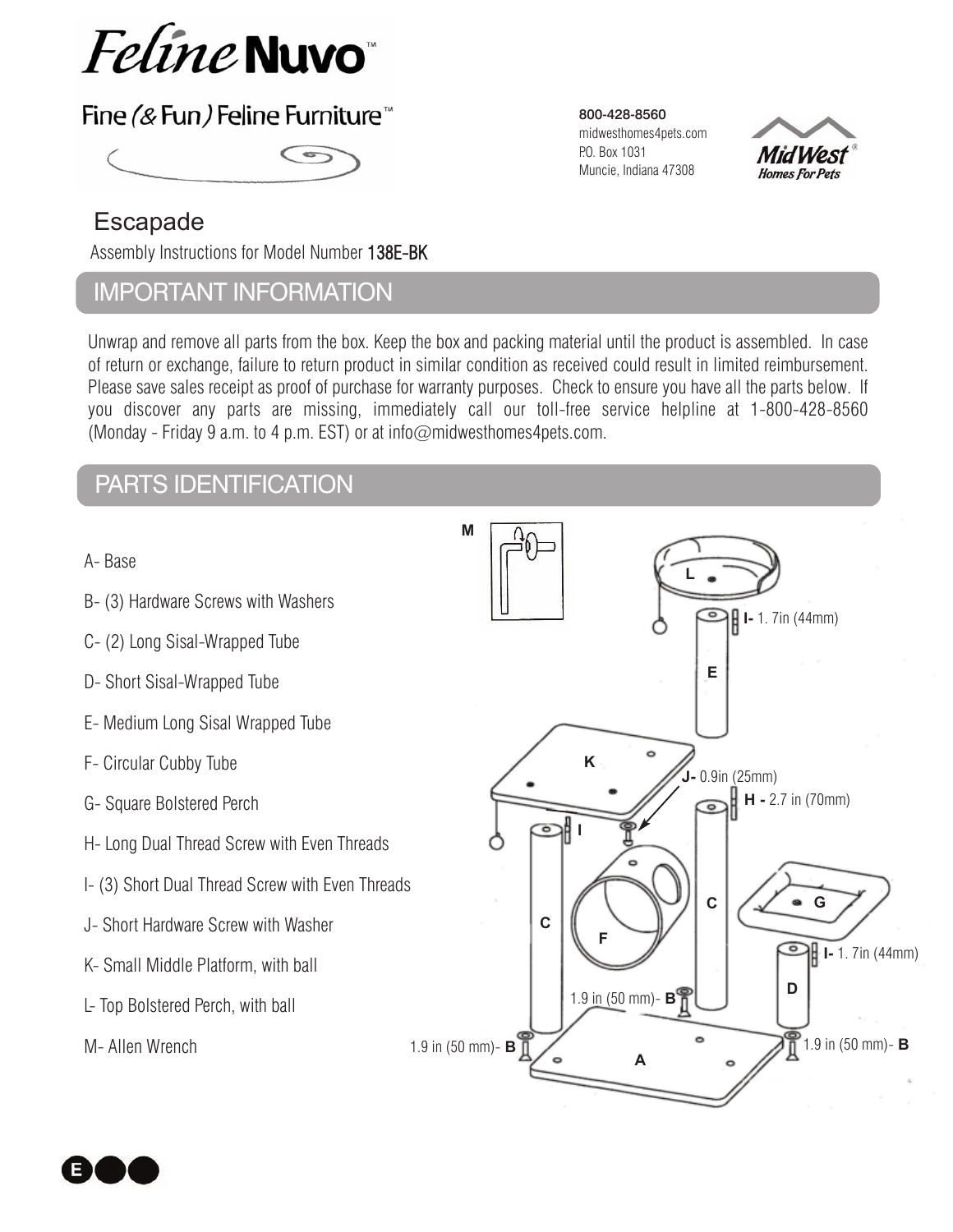*\*\*\*NOTE: Must do two pre-assemblies before doing large structure assembly.* 

## Pre-Assembly

- **1.** Attach the Short Sisal-Wrapped Tube (C) to the Square Bolstered Perch (G) using one of the Short Dual Thread Screw with Even Threads (I). Screw the Dual Thread Screw into the Short Tube until bottom threads disappear and only top are visible. Then take Square Bolstered Perch and tighten on tube. NOTE: Turn Square Perch clockwise by hand to tighten and secure.
- **2.** Attach the Small Middle Platform (K) to one of the Long Sisal-Wrapped Tubes (C) using one of the Short Dual Thread Screw with Even Threads (I). Screw the Dual Thread Screw into the Tube first, tighten screw until bottom threads disappear, and then attach the platform. NOTE: Tube must be attached to corner closest to ball. Turn platform by hand to tighten and secure.



## Large Structure Assembly:

**3.** Attach the other Long Tube (C) (not one with Platform attached) to the Base (A), using one of the Long Hardware Screws with Washers (B). Insert the Screw and Washer from bottom of Base; tighten with Allen Wrench (M).



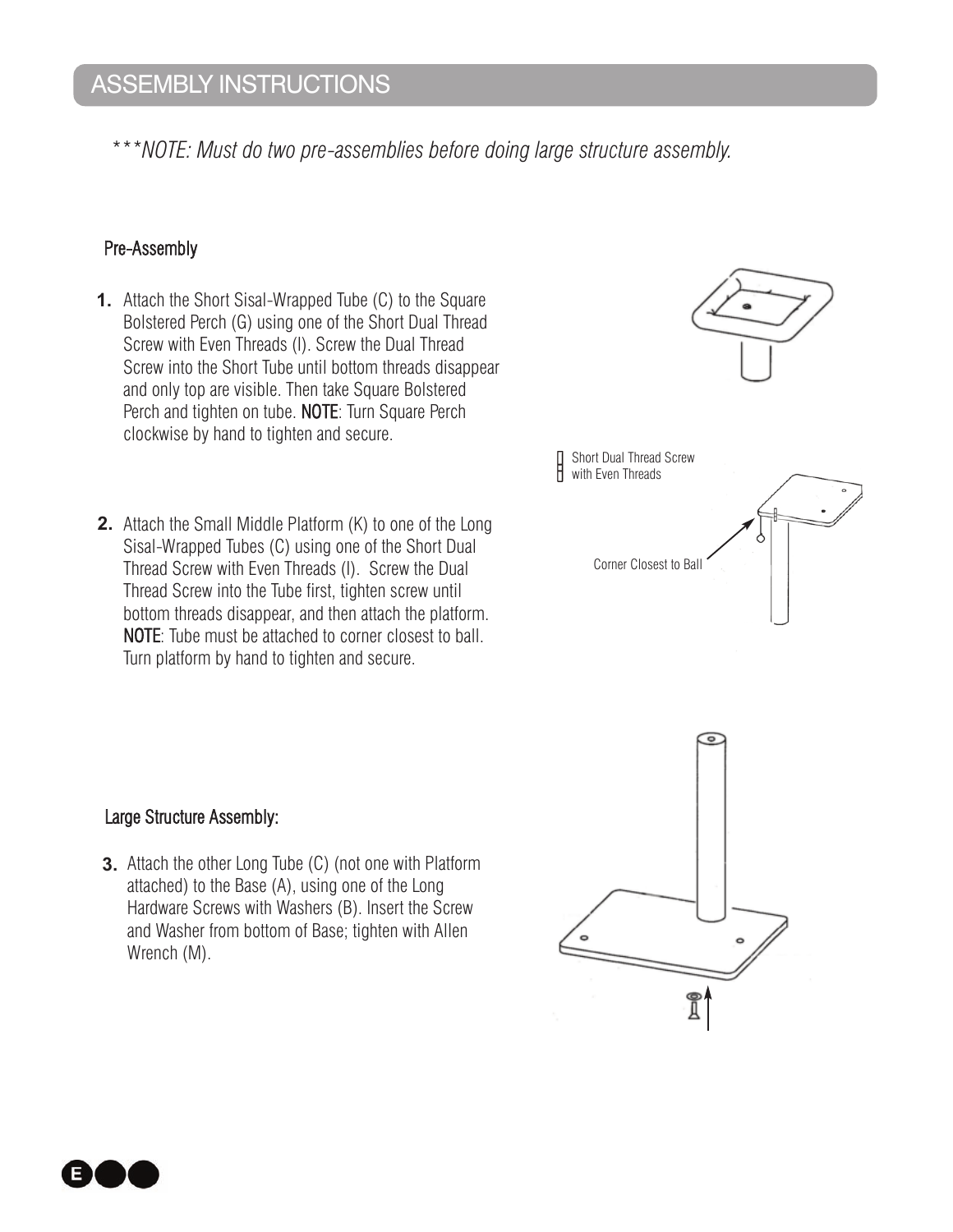- **4.** Attach the pre-assembled Square Perch and Short Tube to the Base using one of the Long Hardware Screws with Washers (B) to the base. Insert the Screw and Washer from the bottom of the Platform. Tighten with Allen Wrench (M).
- **5.** Attach the pre-assembled Long Tube and Middle Platform to the Base, using the remaining Long Hardware Screw with Washer (B). Insert the Screw and Washer from bottom of platform. Tighten with Allen Wrench (M).
- **6.** Insert a Dual Long Thread Screw with Even Threads (H) on top of Middle Platform. The Dual Thread Screw will attach the Middle Platform and Long Tube together. Tighten screw until bottom threads disappear and only top are visible above Middle Platform.
- Attach the Medium Long Sisal-Wrapped Tube (E) to the top of the Small Middle Platform. Tube will fit on top of open screw (from Step 6), use hands to tighten. **7.**
- Screw a Short Dual Thread Screw with Even Threads **8.** (I) into the top of the Medium Long Sisal-Wrapped Tube (from step 7). Tighten until bottom threads disappear and only top threads are visible. Attach the Top Bolstered Perch (L) to the Medium Long Tube. Perch fits on top of Short Dual Thread Screw and tightens by turning in circular motion.



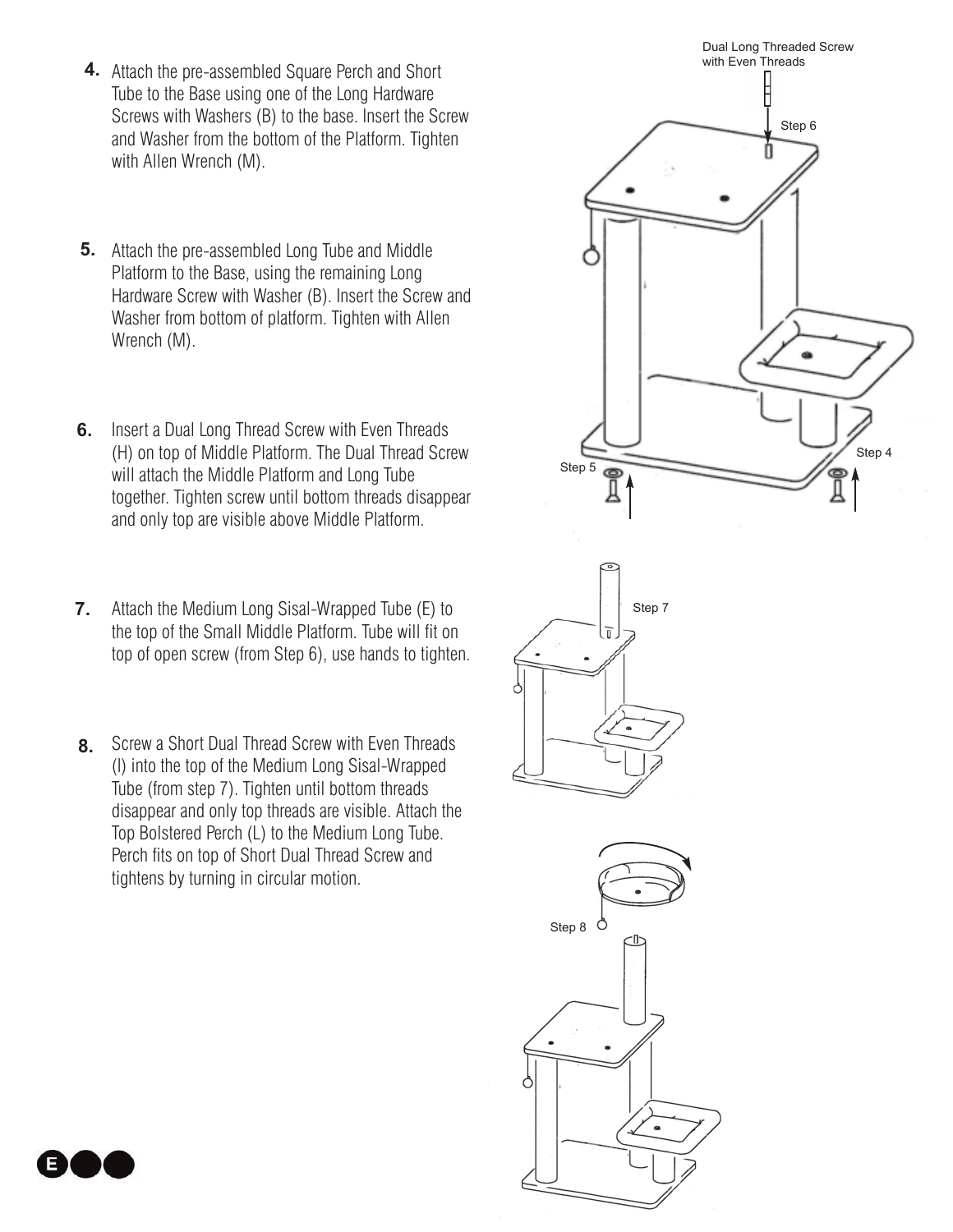Attach the Circular Cubby Tube (F) with the Short Hardware Screw with Washer (J). Screw the Hardware Screw into the Middle Platform from the inside of the Cubby. Hole of Cubby can be facing any desired direction. **9.**





TOLL-FREE SERVICE HELPLINE: If you have any problems or questions with the assembly of your new Feline Nuvo Cat Furniture: Escapade, call our Service Helpline at: 1-800-428-8560 between 9:00 a.m. and 4:00 p.m. (EST) Monday through Friday.

## LIMITED MANUFACTURERS WARRANTY

- 1. For one (1) year from the date of original purchase, MIDWEST Homes For Pets ("MIDWEST") warrants to the purchaser of this pet furniture that, should it prove defective by reason of improper workmanship and/or material, MIDWEST will repair or replace, at its option, any defective part of the pet furniture, without charge for the part or for shipping. Replacement parts are warranted for the remainder of the original period.
- 2. THIS WARRANTY DOES NOT COVER defects in the furniture caused by any animal, any physical abuse to or misuse of the pet furniture, any damage caused by the original purchaser or any third party, or any defects arising or discovered more than one (1) year from the original retail purchase date.

#### 3. STEPS TO OBTAIN WARRANTY SERVICE:

A. The purchaser must call MIDWEST's HELPLINE, 800-428-8560, to report the alleged defect to a customer service representative or obtain missing parts.

B. The customer service representative will determine if the defect is covered by this warranty, and if it is, will authorize and instruct the purchaser in how to obtain corrective action.

C. MIDWEST may require the purchaser to present the sales receipt or other proof of purchase prior to authorizing any return or replacement. No returns or replacements will be permitted without proper authorization. If a return or replacement is authorized, you may be requested to return the item to MIDWEST or to make the item available for pick-up by MIDWEST.

- 4. ANY EXPRESS WARRANTY NOT PROVIDED IN THIS WARRANTY DOCUMENT, AND ANY REMEDY FOR BREACH OF CONTRACT THAT, BUT FOR THIS PROVISION, MIGHT ARISE BY IMPLICATION OR OPERATION OF LAW, IS HEREBY EXCLUDED AND DISCLAIMED. THE IMPLIED WARRANTIES OF MERCHANTABILITY AND OF FITNESS FOR ANY PARTICULAR PURPOSE ARE EXPRESSLY LIMITED TO A TERM OF ONE (1) YEAR. SOME STATES DO NOT ALLOW LIMITATIONS ON HOW LONG AN IMPLIED WARRANTY LASTS, SO THE ABOVE LIMITATIONS MAY NOT APPLY TO YOU.
- 5. UNDER NO CIRCUMSTANCES SHALL MIDWEST BE LIABLE TO PURCHASER OR ANY OTHER PERSON OR ANY SPECIAL, INCIDENTAL OR CONSEQUENTIAL DAMAGES, WHETHER ARISING OUT OF BREACH OF WARRANTY, BREACH OF CONTRACT OR OTHERWISE, SOME STATES DO NOT ALLOW THE EXCLUSION OR LIMITATIONS OF INCIDENTAL OR CONSEQUENTIAL DAMAGES, SO THE ABOVE LIMITATIONS OR EXCLUSION MAY NOT APPLY TO YOU.
- 6. This warranty gives you specific legal rights, and you may also have other rights which vary from state to state.

800-428-8560 midwesthomes4pets.com P.O. Box 1031 Muncie, Indiana 47308





Feline Nuvo 138E-BK-INST (121)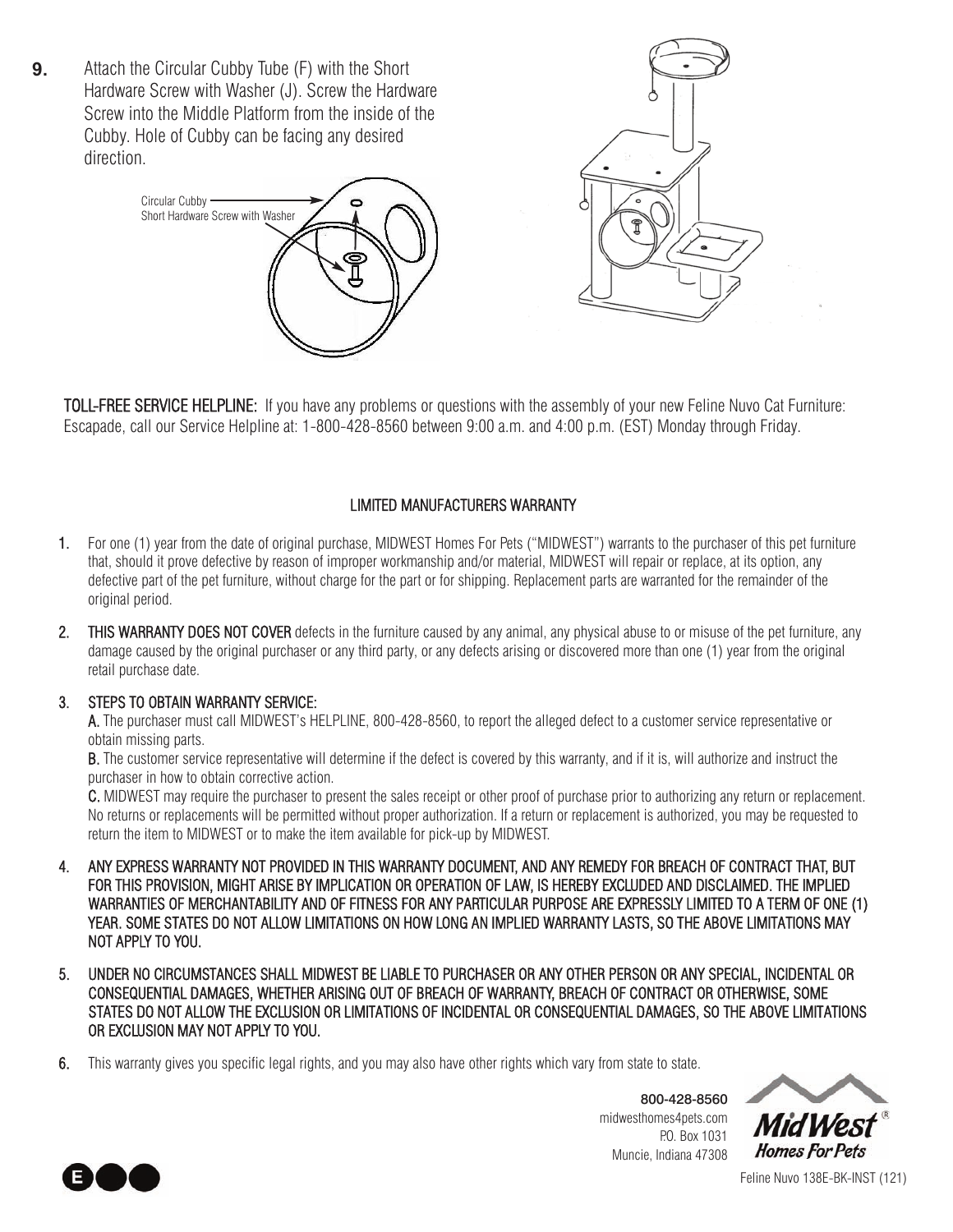

# Fine (& Fun) Feline Furniture™



# Escapade

Consignes d'assemblage pour les modèles no 138E-BK

## RENSEIGNEMENTS IMPORTANTS

Déballer et retirer toutes les pièces de la boîte. Conserver la boîte et le matériel d'emballage jusqu'à ce que le produit ait été assemblé. En cas de retour ou d'échange, le produit doit être retourné dans son état original, à défaut de quoi le remboursement pourrait être limité. Prière de conserver le coupon de caisse en tant que preuve d'achat à des fins de garantie. Vérifier si toutes les pièces énumérées ci-dessous sont incluses. S'il manque des pièces, appeler immédiatement notre ligne d'assistance sans frais au 1-800-428-8560 (lundi – vendredi, de 9 h à 16 h, HNE) ou écrire à info@midwesthomes4pets.com.

# IdentIfIcatIon des pIèces

- A- Plateforme inférieure
- B- (3) Longs boulons avec rondelles
- C- (2) Longs tubes recouverts de sisal
- D- Tube court recouvert de sisal
- E- Tube moyen recouvert de sisal
- F- Tube circulaire pour couchette
- G- Perchoir carré à boudin
- H- Longue tige filetée
- I- (3) Tiges filetées courtes
- J- Petit boulon avec rondelle
- K- Petite plateforme centrale, avec balle
- L- Perchoir supérieur à rebord, avec balle
- M- Clé Allen hexagonale



800-428-8560 midwesthomes4pets.com P.O. Box 1031 Muncie, Indiana 47308

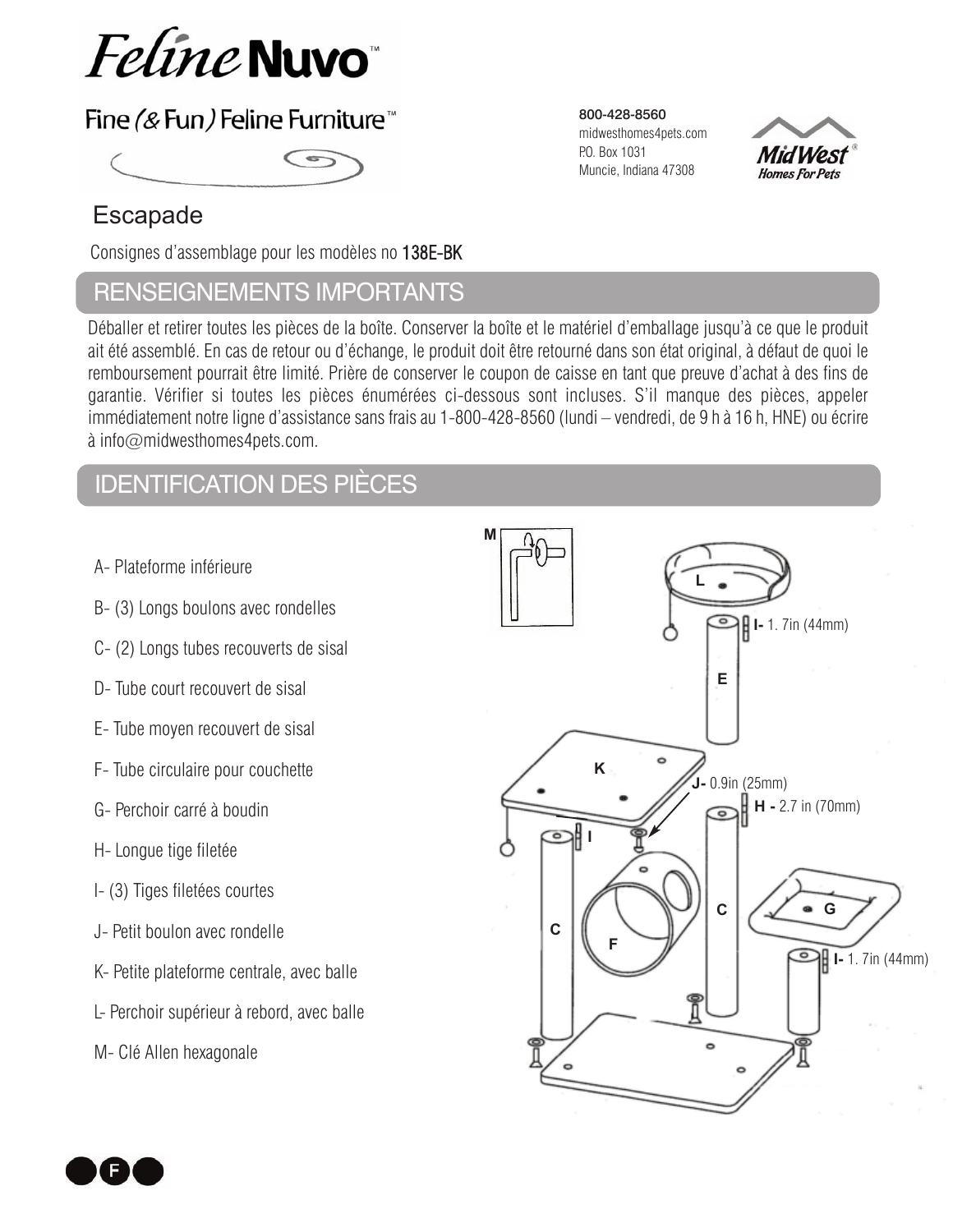*\*\*\*REMARQUE : deux prémontages sont nécessaires avant l'assemblage final de la grande structure.*

## Prémontage

- **1.** Fixez le tube court recouvert de sisal (C) au perchoir carré à boudin (G) au moyen de l'une des tiges filetées courtes (I). Vissez la tige filetée dans le tube jusqu'à ce que les filets du bas disparaissent et que seuls ceux du haut demeurent visibles. Prenez ensuite le perchoir carré à boudin et vissez le sur le tube. REMARQUE : Vous devrez tourner le perchoir carré pour le visser.
- **2.** Fixez la petite plateforme centrale (K) à l'un des longs tubes recouverts de sisal (C) au moyen de l'une des tiges filetées courtes (I). Vissez d'abord la tige filetée dans le tube, puis dans la plateforme. REMARQUE : Assurez vous que le tube soit fixé du côté le plus près de la balle.



Tiges filetées courtes



## Instructions de montage de la grande structure:

**3.** Fixez le long tube restant (C) à la plateforme inférieure (A) au moyen de l'un des longs boulons avec rondelles (B). Insérez le boulon et la rondelle à partir du dessous de la plateforme; serrez à l'aide de la clé Allen (M). Serrez à la main le tube sur le dessus de la plateforme inférieure.



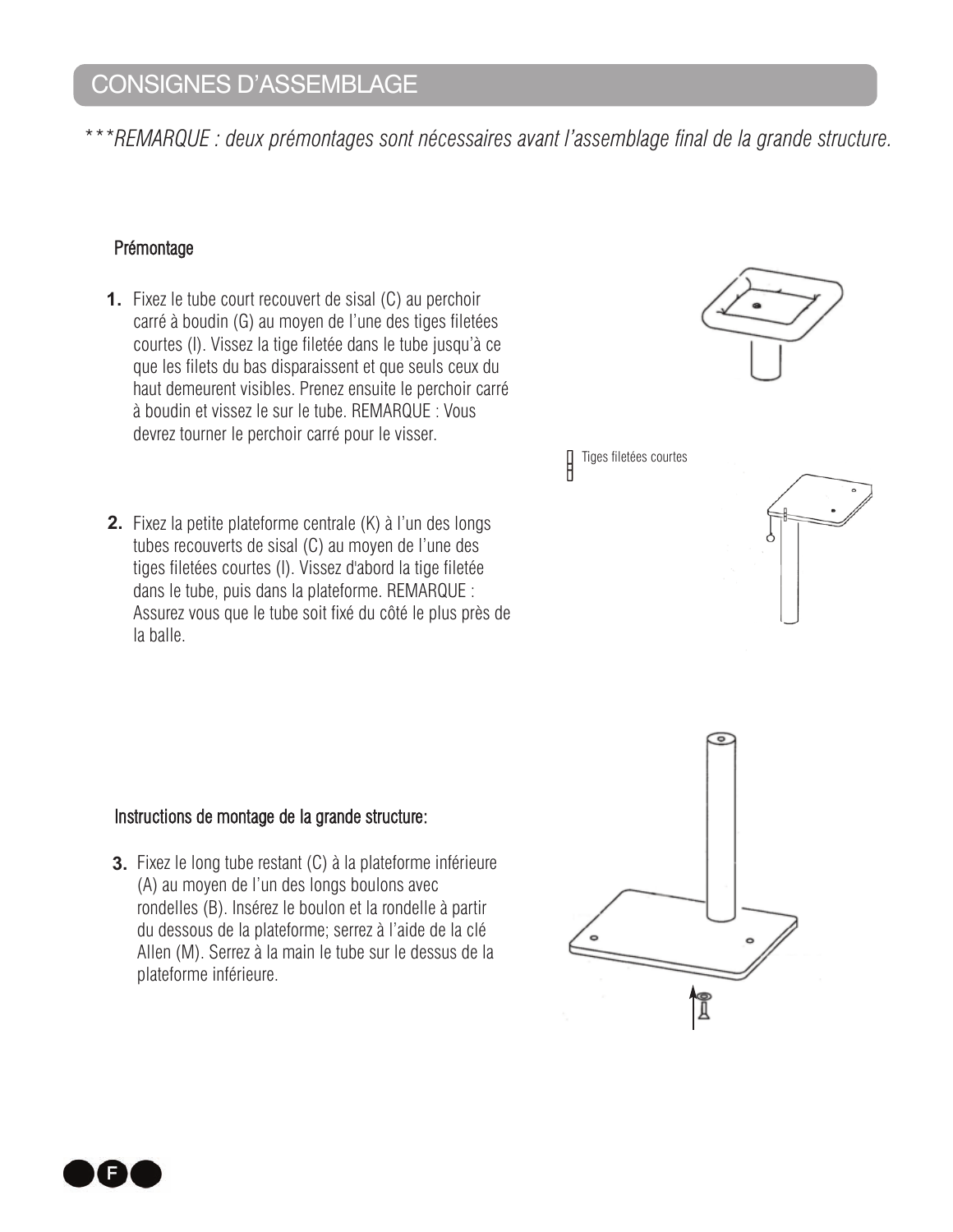- **4.** Fixez le perchoir carré et le tube court que vous avez assemblés à l'étape 1 à la plateforme inférieure au moyen de l'un des longs boulons avec rondelles. Insérez le boulon et la rondelle à partir du dessous de la plateforme; serrez à l'aide de la clé Allen (M).
- **5.** Fixez la plateforme centrale et le long tube que vous avez assemblés à l'étape 2 à la plateforme inférieure au moyen de l'autre long boulon avec rondelle. Insérez le boulon et la rondelle à partir du dessous de la plateforme; serrez à l'aide de la clé Allen (M).
- **6.** Fixez le long tube restant (C) à la petite plateforme centrale (K) au moyen de la longue tige filetée (H). Vissez la tige filetée dans le tube jusqu'à ce que les filets du bas disparaissent et que seuls ceux du haut demeurent visibles.
- Fixez le tube moyen recouvert de sisal (E) sur le dessus de la petite plateforme centrale au moyen de la tige filetée installée à l'étape 6. Serrez à la main. **7.**
- Fixez le perchoir supérieur à rebord (L) au sommet du tube moyen à l'aide de la tige filetée courte (I) qui reste. Vissez la tige filetée dans le tube jusqu'à ce que les filets du bas disparaissent et que seuls ceux du haut demeurent visibles. Fixez au sommet du tube moyen le perchoir supérieur à contour en le vissant dans l'extrémité de la tige filetée. **8.**

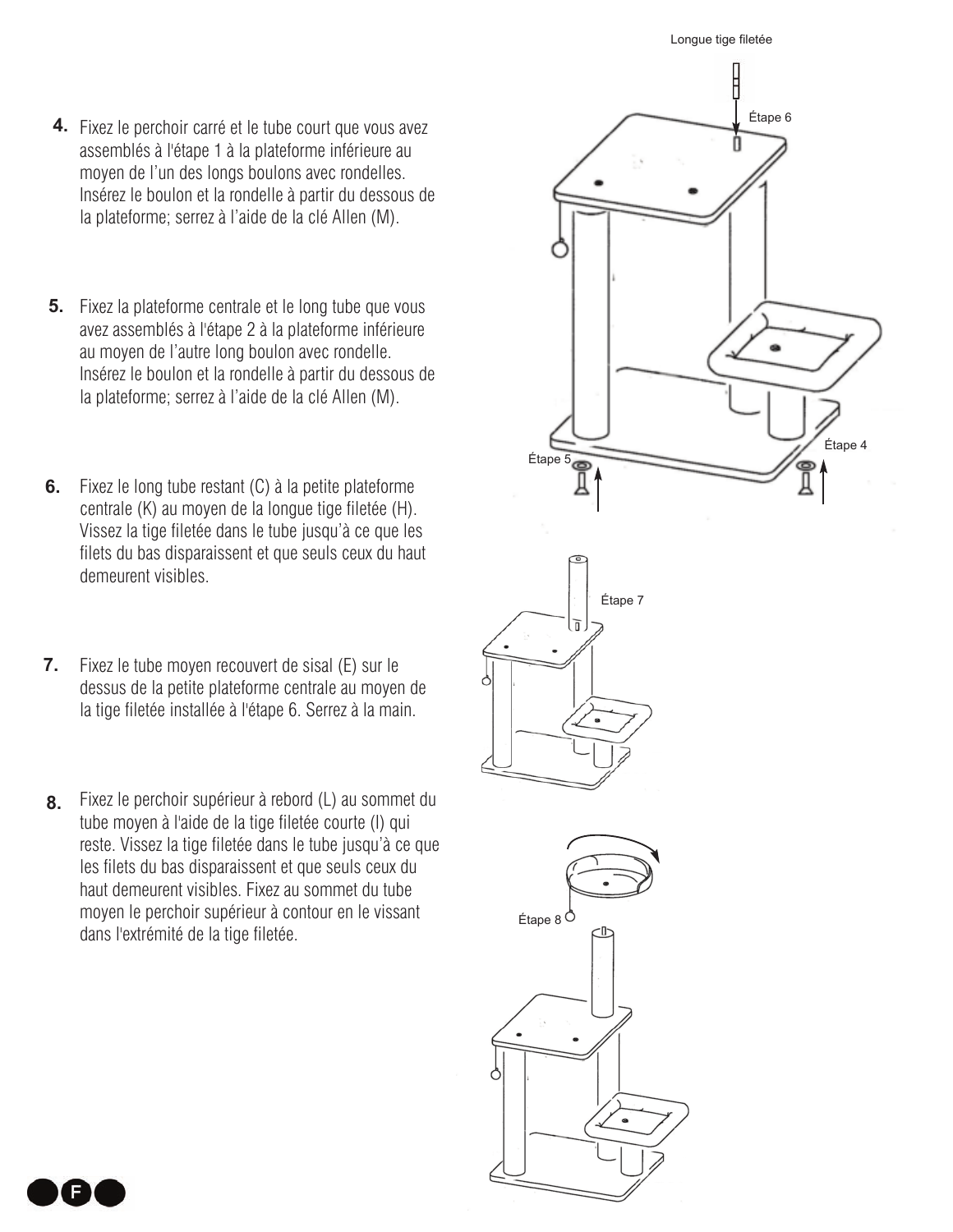Fixez le tube circulaire de la couchette (F) sous la plateforme centrale à l'aide du boulon court avec rondelle (J), que vous visserez depuis l'intérieur de la couchette. Le trou de la couchette peut être orienté dans n'importe quelle direction. **9.**

Tube circulaire pour couchette Petit boulon avec rondelle

LIGNE D'ASSISTANCE SANS FRAIS : pour toutes questions concernant l'assemblage d'une nouvelle Feline Nuvo: Escapade, veuillez appeler notre LIGNE D'ASSISTANCE au 1-800-428-8560, de 9 h 00 à 16 h 00 (HNE), du lundi au vendredi.

## GARANTIE LIMITÉE DU FABRICANT

- 1. La compagnie MidWest Homes For Pets ("MidWest"), garantit pour une période d'un (1) an à compter de la date de l'achat initial, que si cette meubles pour animal se révèle défectueuse en raison de main-d'oeuvre et/ou de matériaux inappropriés, la compagnie MidWest, à son gré,réparera ou remplacera les pièces défectueuses sans frais de pièces et d'expédition. Les pièces de rechange sont garanties pour le restant de la période originale de la garantie.
- 2. CETTE GARANTIE NE COUVRE PAS les défauts de la structure en bois causés par un animal, ou par l'usage abusif ou impropre de la meubles de l'animal, ainsi que tous dommages causés par l'acheteur original ou une tierce personne, ou tous défauts découverts ou survenus plus d'un (1) an après la date d'achat original du produit.

#### 3. POUR OBTENIR DU SERVICE AUX TERMES DE LA GARANTIE:

A. Pour signaler une défectuosité alléguée ou pour obtenir des pièces manquantes, l'acheteur doit téléphoner à un représentant du service à la clientèle à la LIGNE D'ASSISTANCE de MidWest au 800-428-8560.

B. Le représentant du service à la clientèle déterminera si la défectuosité est couverte par cette garantie; si c'est le cas, il donnera son autorisation et indiquera à l'acheteur comment remédier à la situation.

C. MidWest peut exiger de l'acheteur qu'il présente son reçu de caisse ou une autre preuve d'achat avant d'autoriser le retour de la cage ou son remplacement. Tout retour ou remplacement doit être dûment autorisé. Si l'autorisation est accordée pour un retour ou pour un remplacement, MidWest pourra demander à l'acheteur de lui renvoyer l'article ou permettre à MidWest de le ramasser.

- 4. TOUTE GARANTIE EXPRESSE NON PRÉVUE DANS LE PRÉSENT DOCUMENT ET TOUT RECOURS POUR RUPTURE DE CONTRAT QUI, SAUF POUR CE QUI CONCERNE CETTE DISPOSITION, POURRAIT SURVENIR IMPLICITEMENT OU PAR L'APPLICATION D'UNE LOI, SONT PAR LES PRÉSENTES EXCLUS ET REJETÉS. LES GARANTIES IMPLICITES DE QUALITÉ MARCHANDE OU D'APTITUDE À UN USAGE DÉTERMINÉ SONT EXPRESSÉMENT LIMITÉES À UN TERME D'UN (1) AN. ÉTANT DONNÉ QUE CERTAINS ÉTATS N'AUTORISENT PAS DE LIMITATION À LA DURÉE D'UNE GARANTIE IMPLICITE, LES LIMITES PRÉCITÉES PEUVENT NE PAS S'APPLIQUER À VOUS.
- 5. QUELLES QUE SOIENT LES CIRCONSTANCES, MIDWEST NE SERA PAS RESPONSABLE ENVERS L'ACHETEUR OU UNE AUTRE PERSONNE DE DOMMAGES SPÉCIAUX, FORTUITS OU INDIRECTS, QUE CES DOMMAGES SURVIENNENT À LA SUITE D'UNE RUPTURE DE GARANTIE, D'UNE RUPTURE DE CONTRAT OU AUTREMENT. ÉTANT DONNÉ QUE CERTAINS ÉTATS N'AUTORISENT PAS D'EXCLUSION OU DE LIMITATION POUR CE QUI CONCERNE LES DOMMAGES FORTUITS OU INDIRECTS, LES LIMITATIONS ET LES EXCLUSIONS PRÉCITÉES PEUVENT NE PAS S'APPLIQUER À VOUS.
- 6. Cette garantie vous donne des droits légaux spécifiques; vous pourriez également avoir d'autres droits.

800-428-8560 midwesthomes4pets.com P.O. Box 1031 Muncie, Indiana 47308





Feline Nuvo 138E-BK-INST (121)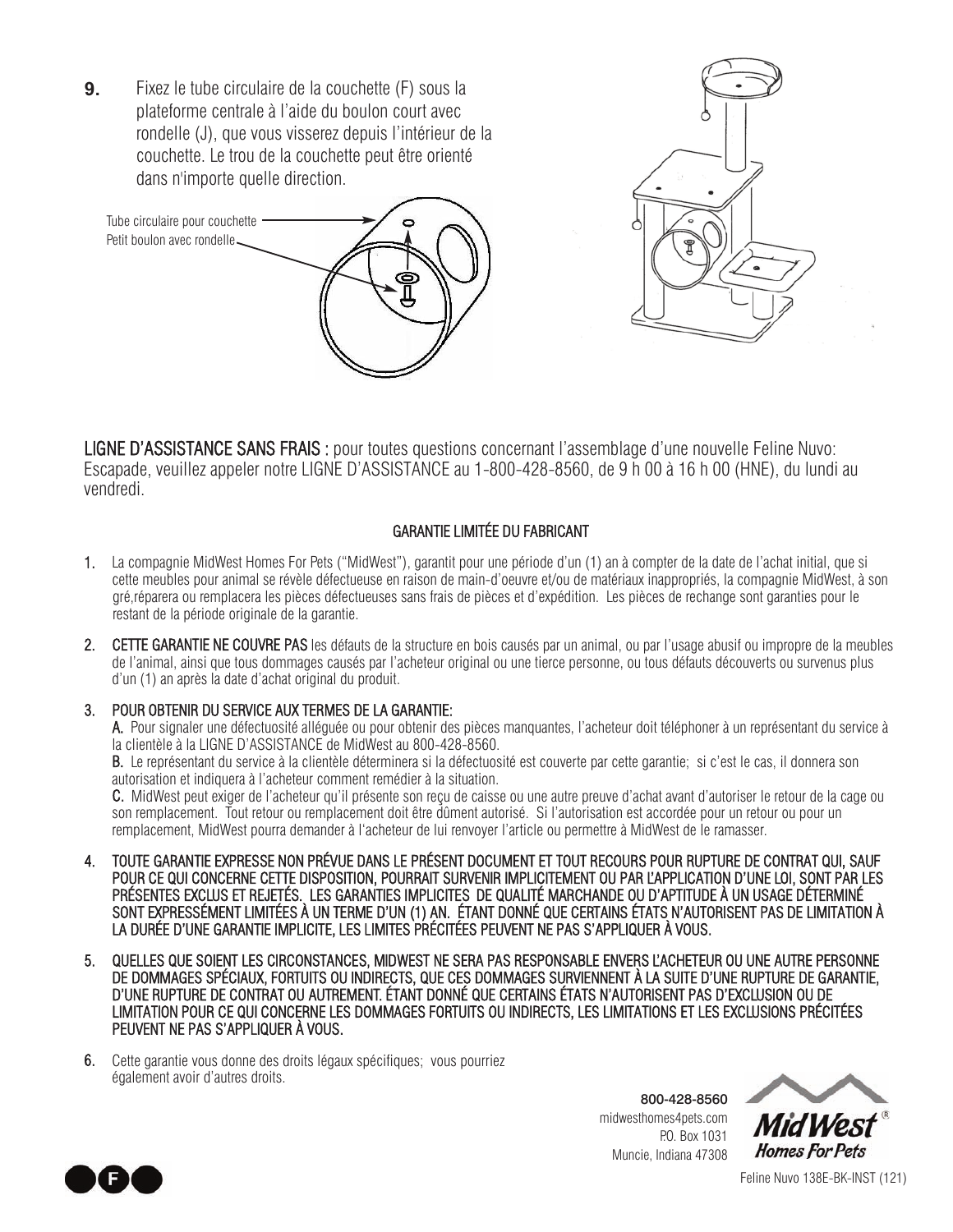

# Fine (& Fun) Feline Furniture<sup>™</sup>



## Escapade

Instrucciones de armado para los Modelos Número 138E-BK

## InformacIón Importante

Desembale y retire todas las piezas de la caja. Conserve la caja y el material de embalaje hasta que el producto se encuentre armado. En caso de devolución o cambio, que el material no sea devuelto en condiciones similares a las que se recibió, puede representar una limitación en el reembolso. Sírvase conservar la factura como comprobante de compra para los efectos de la garantía. Verifique contar con todas las piezas detalladas a continuación. Si descubre que falta alguna de las piezas, contáctese de inmediato con nuestro servicio de asistencia gratuita al 1-800-428-8560 (lunes - viernes de 9 a.m. a 4 p.m. EST) o a info $@$ midwesthomes4pets.com.

# IdentIfIcacIón de las pIezas

- A Plataforma de base
- B (3) Tornillos largos de hardware con arandelas
- C (2) Tubo largo envuelto en sisal
- D Tubo corto envuelto en sisal
- E Tubo mediano envuelto en sisal
- F- Cubículo circular
- G Soporte horizontal reforzado
- H Tornillo de paso doble largo, con paso uniforme
- I (3) Tornillo de paso doble corto, con paso uniforme
- J Tornillo corto de hardware con arandela
- K Pequeña plataforma media, con bola
- L Soporte superior reforzado, con bola

M- Llave Allen



800-428-8560 midwesthomes4pets.com P.O. Box 1031 Muncie, Indiana 47308

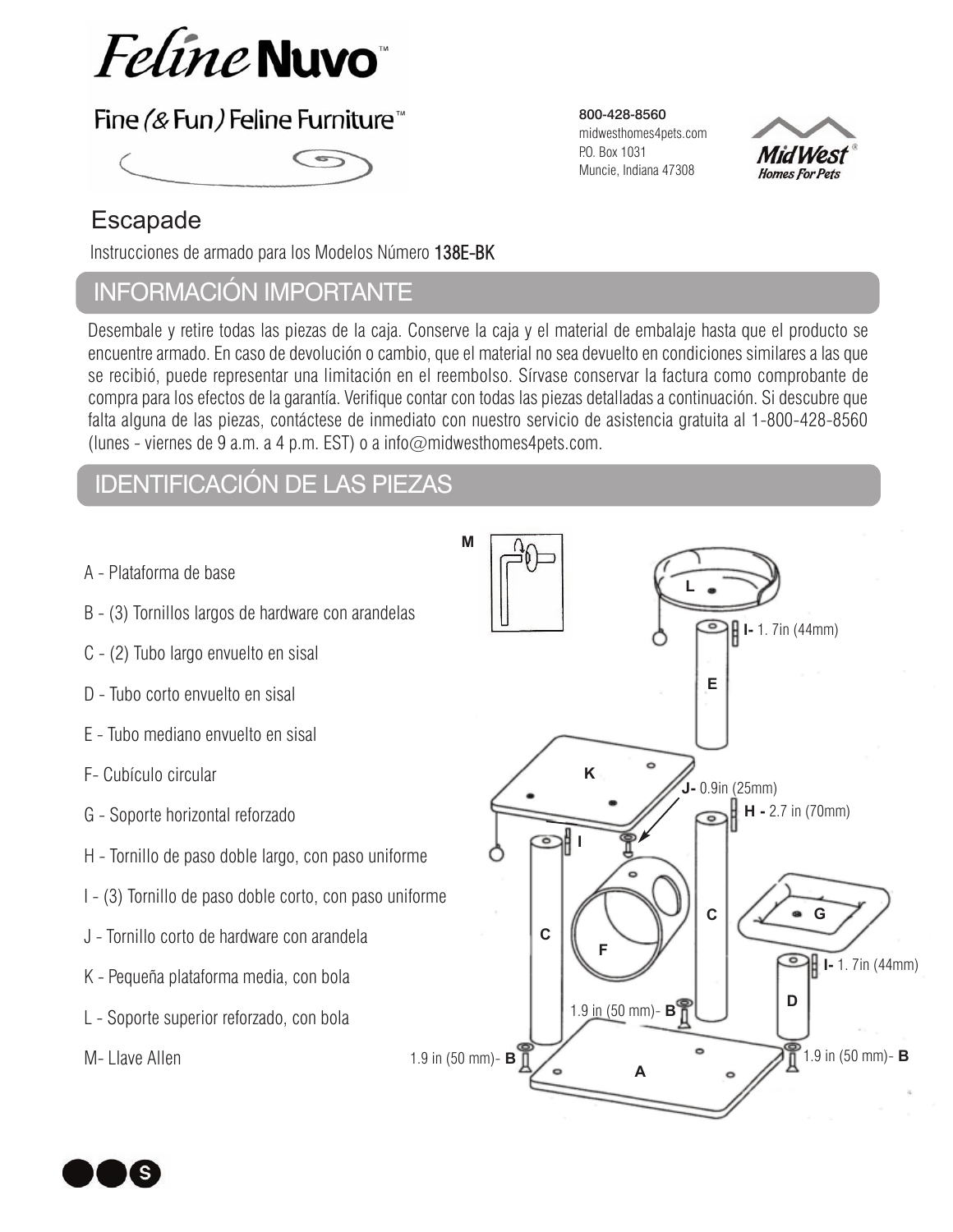*\*\*\*NOTA: Deberá realizar dos montajes preliminares antes de realizar el montaje de la estructura grande.* 

## Montaje preliminar

- **1.** Conecte el tubo corto envuelto en sisal (C) del soporte horizontal reforzado (G), utilizando uno de los tornillos de paso doble corto con paso uniforme (I). Atornille el tornillo de paso doble al tubo hasta que desaparezca el paso inferior y sólo quede visible la parte superior. Tome luego el soporte horizontal reforzado y ajústelo al tubo. NOTA: Deberá girar el soporte horizontal para lograr el ajuste.
- **2.** Conecte la plataforma media pequeña (K) a uno de los tubos largos envueltos en sisal (C), utilizando uno de los tornillos cortos de paso doble, con paso uniforme (I). Primero atornille el tornillo de paso doble en el tubo y luego adose la plataforma. NOTA: Asegúrese de que el tubo sea adosado al lado más próximo a la bola.

## Instrucciones de montaje para estructuras grandes:

**3.** Conecte el restante tubo largo (C) a la plataforma inferior (A). Utilizando uno de los tornillos largos de Hardware con arandelas (B). Inserte el tornillo y la arandela por la parte inferior de la plataforma, ajuste con llave Allen (M). Ajuste el tubo a la parte superior de la plataforma inferior en forma manual.





Tornillo de paso doble

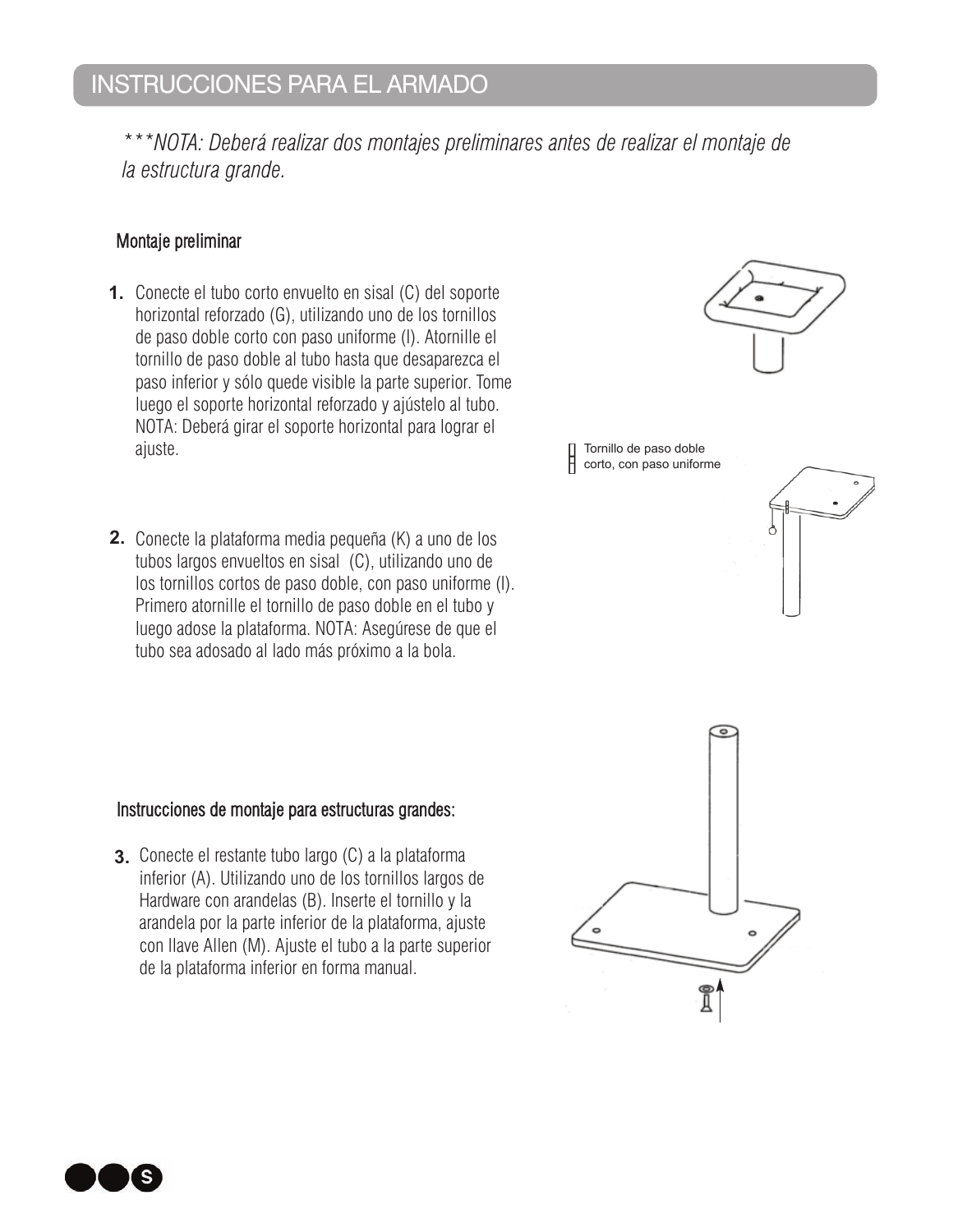- **4.** Adose el soporte pre-ensamblado y el tubo corto a la plataforma inferior utilizando uno de los tornillos largos de hardware con arandelas. Inserte el tornillo y la arandela por la parte inferior de la Plataforma. Ajuste con llave Allen (M).
- Adose el tubo largo pre-ensamblados y la plataforma **5.** media a la plataforma inferior, utilizando el restante tornillo largo de Hardware con arandelas. Inserte el tornillo y la arandela desde la parte inferior de la plataforma. Ajuste con llave Allen (M).
- **6.** Adose el restante tubo largo (C) a la plataforma media pequeña (K). Utilizando el tornillo largo de paso doble con paso uniforme (H) para unir. No ajuste completamente, ajuste hasta que el paso inferior desaparezca y aún queden visibles los pasos superiores.
- Conecte el tubo medio largo envuelto en sisal (E) a la parte superior de la plataforma media pequeña. Ajuste manualmente en la parte superior del tornillo abierto desde el Punto 6. **7.**
- Adose el soporte superior reforzado (L) a la parte **8.** superior del tubo medio largo. Utilizando el restante tornillo corto de paso doble (I). Atornille el tornillo de paso doble hasta que desaparezca el paso. Adose el soporte reforzado con un movimiento circular hasta que quede ajustado a la parte superior del tubo medio largo.